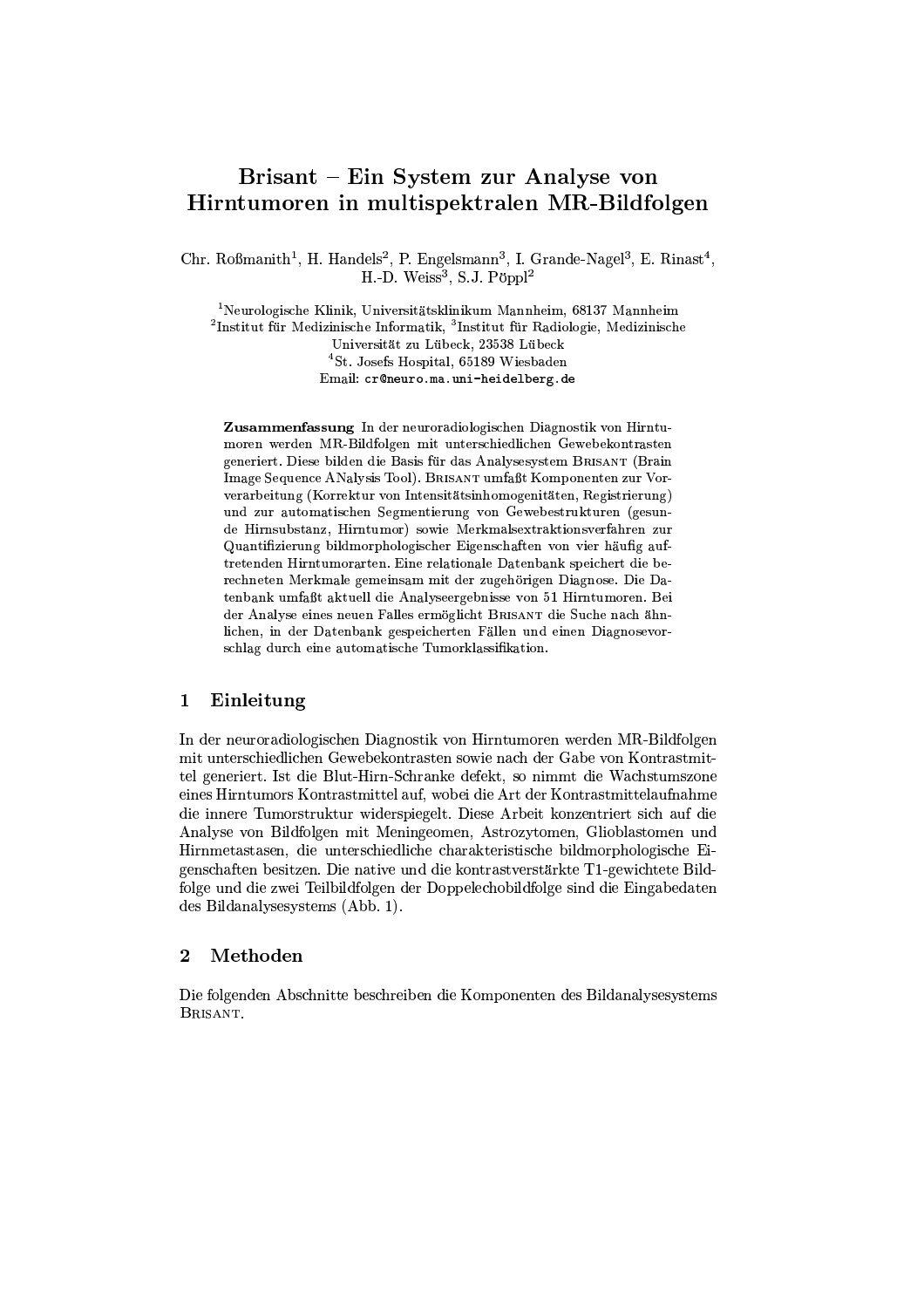#### $2.1$ Vorverarbeitung

In einem vorverarbeitenden Schritt erfolgen eine Korrektur von Intensitätsinhomogenitäten und eine Registrierung der MR-Bildfolgen zur Kompensation von Patientenbewegungen während der Untersuchung.

MR-Bildfolgen sind häufig mit Artefakten behaftet, die zur Folge haben, daß die gemessenen Intensitäten innerhalb von Gewebeklassen örtlich variieren. Der Cross-Talk-Artefakt führt zu schwankenden Grundhelligkeiten in den Schichten einer geschachtelt aufgenommen MR-Bildfolge. Signalschwache Strukturen sind von dem Artefakt stärker betroffen als signalstarke Strukturen. Daher wurde das von uns entwickelte Verfahren [1] zur Korrektur des Cross-Talk-Artefaktes zu einem intensitätsabhängigen Verfahren erweitert. Monoton fallende Korrekturfunktionen ersetzen die bisher verwendeten konstanten Korrekturfaktoren.

Die in allen MR-Bildfolgen zu beobachtenden langsam variierenden Intensitäten auch in homogenen Bereichen werden als Schattierungsartefakt bezeichnet. Die Korrektur des Schattierungsartefaktes erfolgt durch das nichtparametrisches Verfahren  $N3<sup>1</sup>$  [2].

Die Registrierung erfolgt in einem Mutual-Information basierten, dreistufigen Pyramidenansatz mit Hilfe des Softwarepakets Autoreg<sup>1</sup> [3, 4]. Anschließend können die vier MR-Bildfolgen zu einer multispektralen Bildfolge zusammengefaßt werden.

#### $2.2$ Segmentierung

In einem hierarchischen Segmentierungsansatz wird zunächst der Bildhintergrund, anschließend die gesunde Hirnsubstanz und schließlich der Hirntumor segmentiert.

**Hintergrund** Der Hintergrund kann automatisch durch ein multispektrales Schwellwertverfahren und morphologische Operationen zur Elimination von Fehlsegmentierungen markiert werden [5].

Hirnsubstanz Für die Segmentierung der gesunden Hirnsubstanz werden nur Objektvoxel, d.h. nicht als Hintergrund markierte Voxel, betrachtet. Ein Bereichswachstumsverfahren definiert automatisch das Klassengebiet der Hirnsubstanz im Merkmalsraum, der durch das mehrdimensionale Signalwerthistogramm der Objektvoxel gegeben ist. Als Saatpunkt dient die Stelle des absoluten Maximums des mehrdimensionalen Signalwerthistogramms, da die Hirnsubstanz nach Entfernen des Hintergrundes die größte Struktur im Bild ist [5].

Tumor Die datengetriebene Definition von Schwellwerten zur Segmentierung von Hirntumoren basiert auf Wissen über den Kontrast von Tumoren zur Hirnsubstanz. Zunächst werden Tumorkandidatenvoxel ermittelt, die die Schwellwertkriterien erfüllen. Anschließend werden Fehlsegmentierungen anhand von

 $\frac{1}{1}$  http://www.bic.mni.mcgill.ca/software/{N3|mni\_autoreg}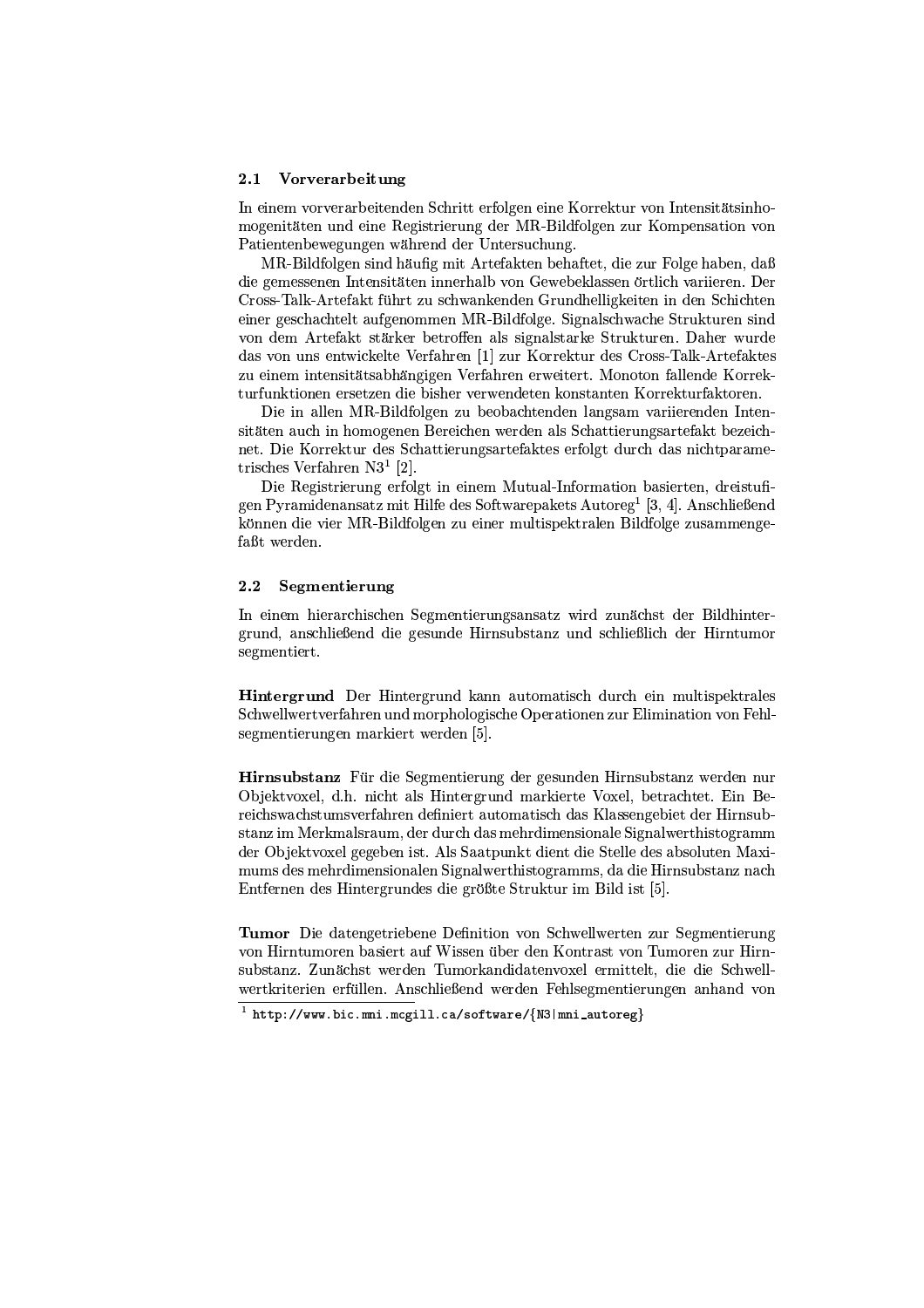

Abbildung1. oben: Eine Schicht einer multispektralen MR-Bildfolge mit einem Meningeom (v.l.n.r.: T1 nativ, T1 kontrastverstärkt, Spindichte, T2). unten: Segmentierungsergebnis Hirnsubstanz (hellgrau) und Tumor (schwarz).

Heuristiken, die die Form und die Lage von Segmenten betrachten, eliminiert, und die Zusammenhangskomponente mit dem größten Durchmesser repräsentiert in vielen Fällen den Tumor. Schlagen die Heuristiken zur Tumorsegmentierung fehl, so kann die Segmentierung alternativ durch ein Bereichswachstumsverfahren in den kontrastverstärkten T1-gewichteten MR-Bilddaten erfolgen, wobei Barrieren, die das Auslaufen verhindern, den Benutzer unterstützen. Die nachfolgenden Merkmalsextraktionsverfahren basieren auf einer Tumormaske, die den gesamten Tumor, d.h. auch nekrotische Anteile, die im Segmentierungsergebnis nicht enthalten sind, umfaßt. Daher werden nachfolgend Löcher im Segmentierungsergebnis gefüllt und eine möglicherweise durchbrochene Wachstumszone automatisch geschlossen.

# Merkmalsextraktionsverfahren  $\bf{3}$

Die Merkmalsextraktionsverfahren orientieren sich an der Beschreibung von Hirntumoren in radiologischen Befunden und quantifizieren bildmorphologische Ei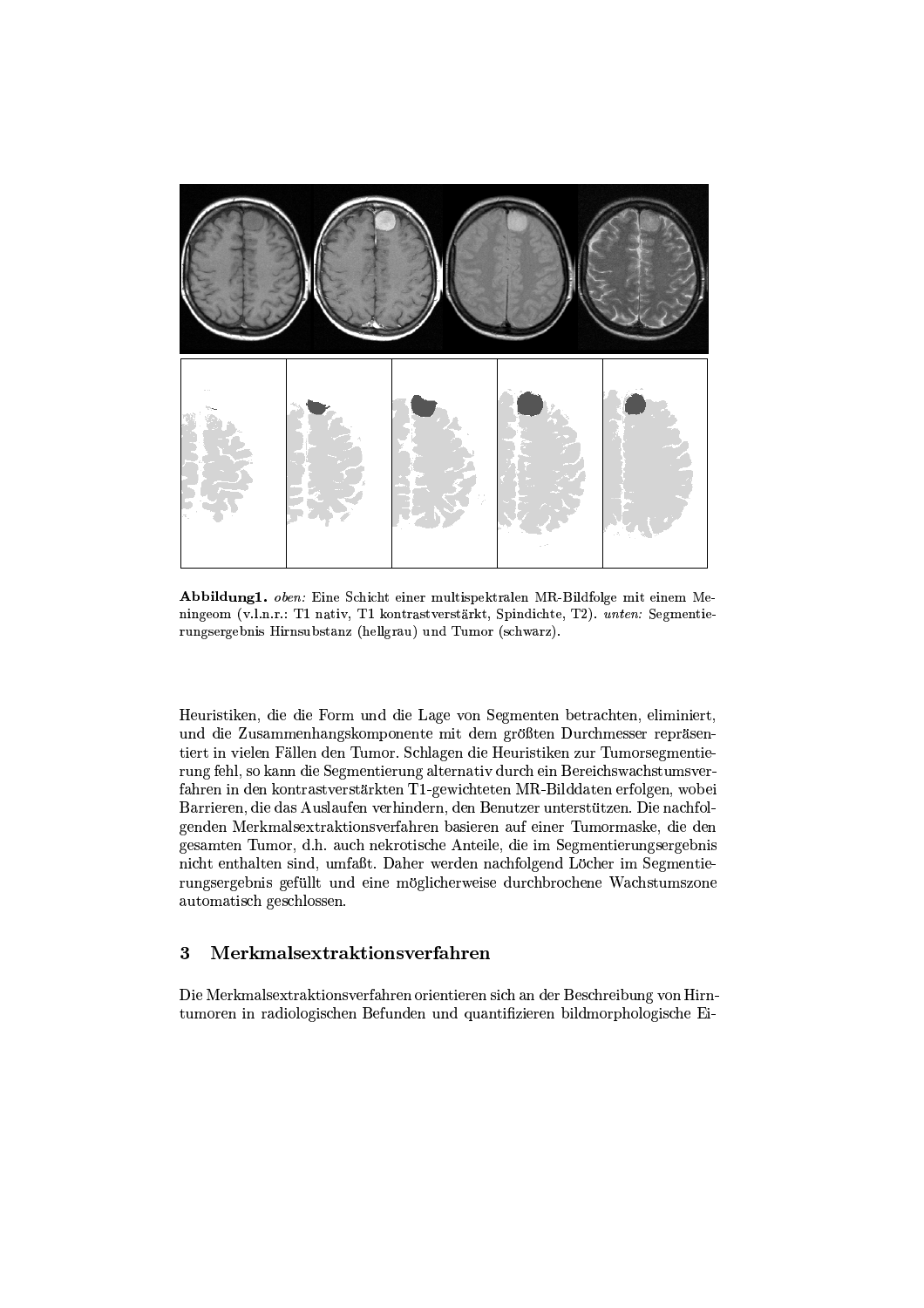genschaften wie die Größe, die Form, die innere Struktur, die Stärke und Homogenität der Kontrastmittelaufnahme oder den Kontrast des Tumors zur gesunden Hirnsubstanz. Insbesondere die Größe eines Tumors wird oft nur grob approximierend, z.B. als maximaler Durchmesser, angegeben (6 cm großer Tumor). Basierend auf der Tumorsegmentierung läßt sich das Tumorvolumen z.B. für die Therapiekontrolle deutlich präziser approximieren.

Es werden sowohl 2D- als auch 3D-Merkmale berechnet, wobei aus jedem 2D-Merkmal durch gewichtete Mittelung der schichtweise berechneten Werte zusätzlich ein 3D-Merkmal berechnet wird. Alle berechneten Merkmale werden in einer relationalen Datenbank abgelegt, was einen flexiblen Zugriff auf die Daten ermöglicht.

Die Merkmale umfassen klassische wie die Haralick'schen Texturmerkmale [6] zur Charakterisierung der inneren Tumorstruktur und problemspezifisch entwickelte wie z.B.

- die Analyse des Tumorrandes basierend auf einer Ellipsenapproximation des Tumors [7]
- den Kontrast hirnhypo- und hirnhyperintenser Tumoranteile zur gesunden Hirnsubstanz
- die Stärke der Kontrastmittelaufnahme, quantifiziert durch den Mittelwert der Quotienten von Tumorvoxeln in der kontrastverstärkten und der nativen T1-gewichteten MR-Bildfolge.

## Anwendung 4

Nach der Berechnung der Merkmale wird jeder Tumor durch einen Vektor von 3D-Merkmalen, jede Schicht des Tumors durch einen Vektor von 2D-Merkmalen repräsentiert, die bildmorphologische Tumoreigenschaften quantifizieren. Aktuell wurden 51 Hirntumoren mit dem System analysiert und in der Datenbank gespeichert. Die Repräsentation als Merkmalsvektor eröffnet die Möglichkeit für verschiedene Anwendungsszenarien. Im Rahmen einer inhaltsbasierten Bildsuche zeigt das System dem Anwender zu einem neuen Fall eine Liste von ähnlichen Fällen an, wobei Ähnlichkeit über den Abstand der zugehörigen Merkmalsvektoren definiert ist. Der Anwender kann aus der Menge aller Merkmale eine Teilmenge auswählen, die bei der Abstandsbestimmung berücksichtigt wird. Die Suche kann sowohl auf Basis der 3D-Merkmalsvektoren als auch auf Basis der 2D-Merkmalsvektoren einer als typisch markierten Referenzschicht erfolgen. Zusätzlich wurde die Eignung von Merkmalsteilmengen für eine automatische Tumorklassifikation untersucht. Hierbei ist die Klassifikationsrate des k-Nächster-Nachbar-Klassifikators, die mit der Leaving-One-Out-Methode geschätzt wurde, ein Maß für die Güte einer Merkmalsteilmenge. Für die Selektion der Merkmale wurde eine Greedy-Strategie eingesetzt, die das relativ zu einer bestehenden Merkmalsmenge am besten bewertete Merkmal hinzunimmt [8].